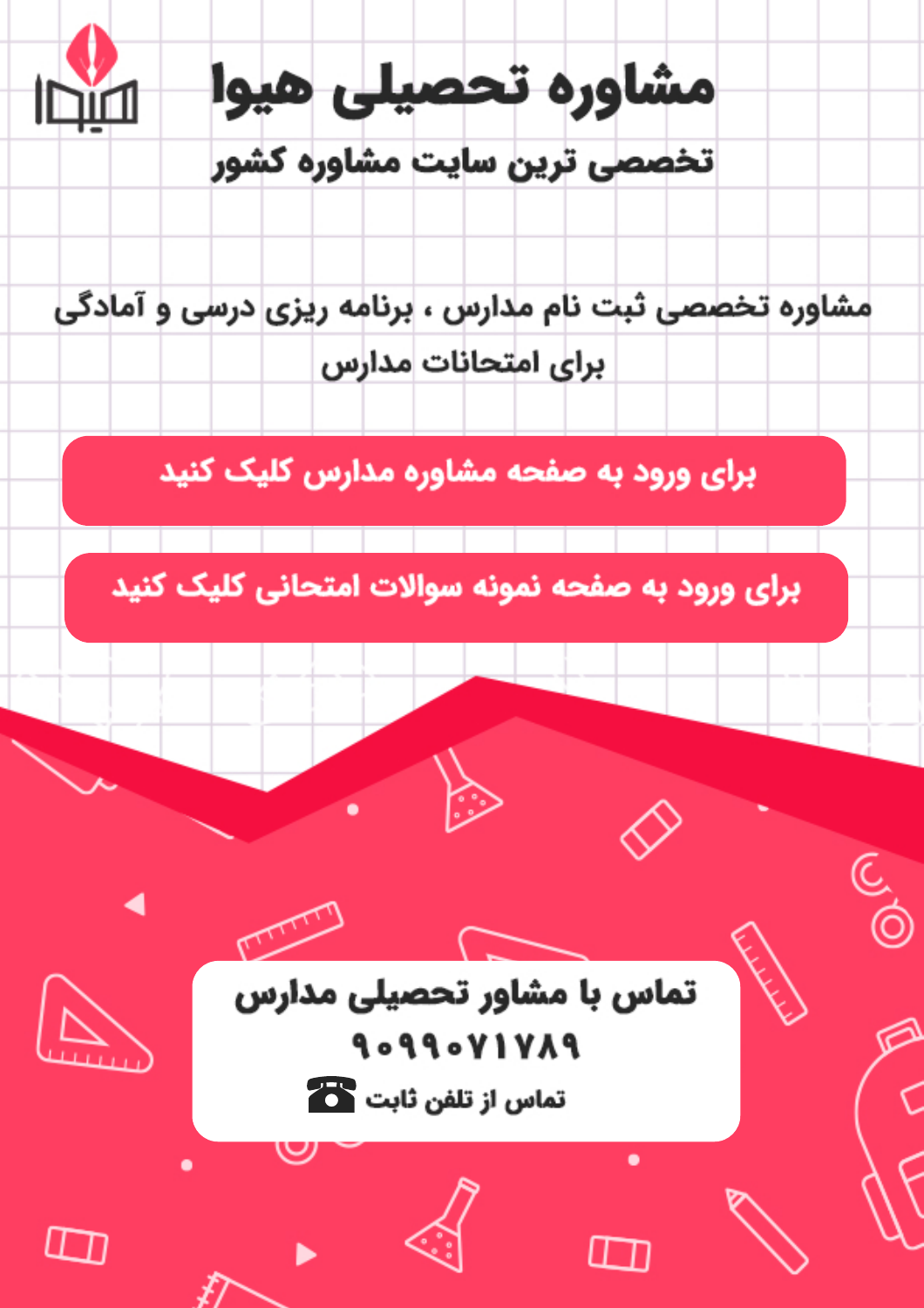|                                                                                    | امتحانات داخلی دی ماه ۹۹                                                                                                                                  | باسمه تعالى                                                                              | محل مهر امتحانات           |  |  |  |
|------------------------------------------------------------------------------------|-----------------------------------------------------------------------------------------------------------------------------------------------------------|------------------------------------------------------------------------------------------|----------------------------|--|--|--|
|                                                                                    | 1199/1.7                                                                                                                                                  | دبیر سستستان ویزدونتی مهت به مصلی نژاد<br>اداره آموزش <i>و پرور</i> ش ناحیه یک مشهد مقدس |                            |  |  |  |
| مدت پاسخگویی: ۶۰ دقیقه                                                             |                                                                                                                                                           | درس: زبان 3                                                                              | شماره دانش آموز:           |  |  |  |
|                                                                                    | تعداد صفحات: 4                                                                                                                                            | طراح سؤال: سرمدي                                                                         | <b>نام و نام خانوادگي:</b> |  |  |  |
|                                                                                    | تعداد سؤالات: ٥٢                                                                                                                                          | ساعت شروع آزمون:                                                                         | <b>یایه و رشته:</b>        |  |  |  |
| نام و امضاء مصحح:<br>نمره به عدد:<br>تاريخ تصحيح: /<br>$\sqrt{2}$<br>نمره به حروف: |                                                                                                                                                           |                                                                                          |                            |  |  |  |
|                                                                                    |                                                                                                                                                           | <b>Vocabulary</b>                                                                        |                            |  |  |  |
| $\mathbf A$                                                                        | Guess a suitable word for each sentence using the following pictures.                                                                                     |                                                                                          |                            |  |  |  |
|                                                                                    | <b>Finding word</b><br>parts or chunks<br>can help you<br>solve words!<br>4- technique helps students decode, pronounce, and understand unfamiliar words. |                                                                                          |                            |  |  |  |
| B                                                                                  |                                                                                                                                                           | Fill in the blanks using the words given. (There is one extra word)                      | 3                          |  |  |  |
|                                                                                    |                                                                                                                                                           | acronyms - compilation - highlights - inspiration - beneficial - distinguished - issue   |                            |  |  |  |
|                                                                                    |                                                                                                                                                           |                                                                                          |                            |  |  |  |
|                                                                                    |                                                                                                                                                           |                                                                                          |                            |  |  |  |
|                                                                                    |                                                                                                                                                           |                                                                                          |                            |  |  |  |
|                                                                                    |                                                                                                                                                           |                                                                                          |                            |  |  |  |
|                                                                                    |                                                                                                                                                           |                                                                                          |                            |  |  |  |
|                                                                                    |                                                                                                                                                           |                                                                                          |                            |  |  |  |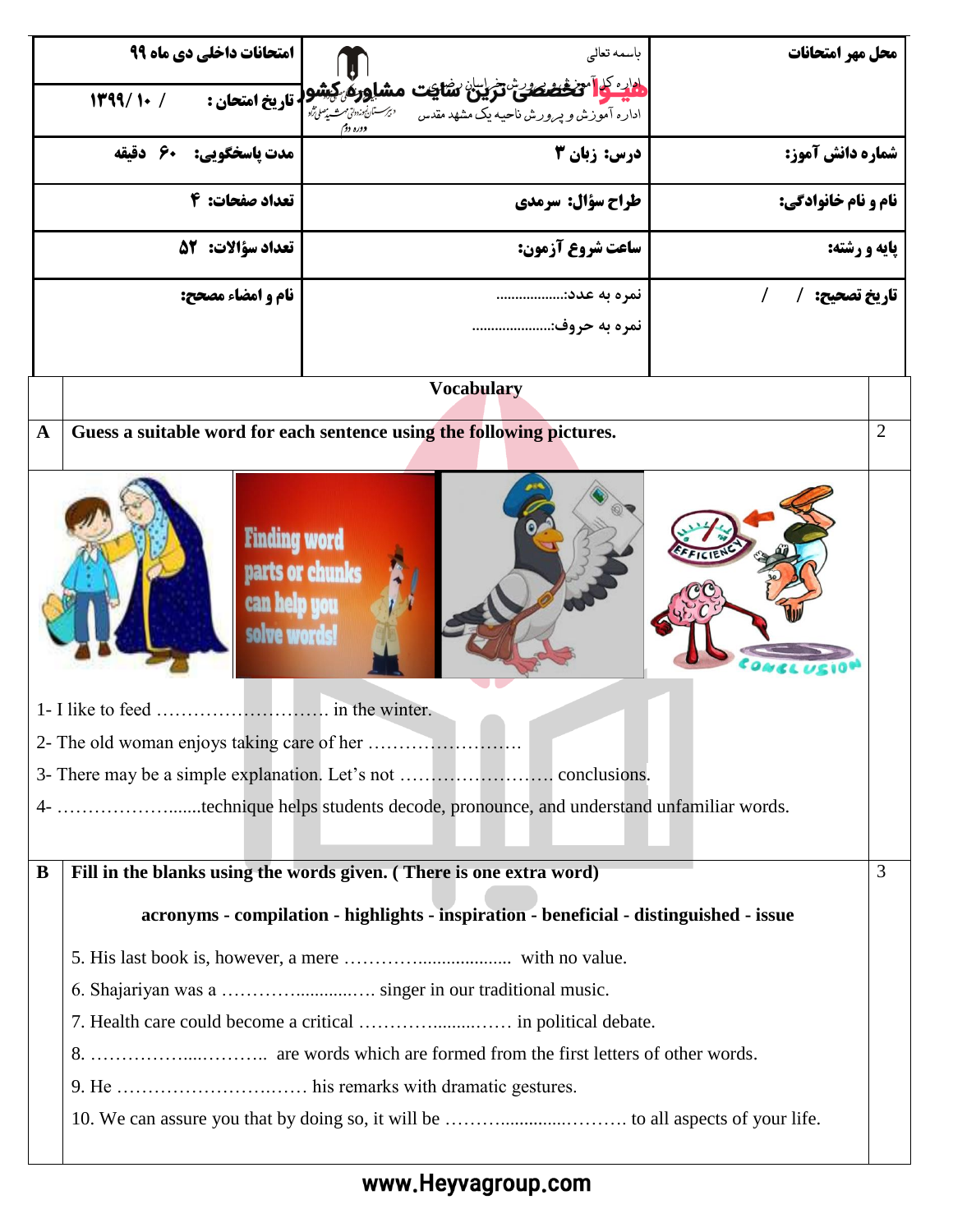| $\mathbf C$ | Match the words from column A with the definition in column B. (Collocation)                   |               |                |               |  | 1.5          |             |
|-------------|------------------------------------------------------------------------------------------------|---------------|----------------|---------------|--|--------------|-------------|
|             | $\mathbf A$                                                                                    |               |                |               |  |              |             |
|             | <b>هیــوا</b> تخصصی ترین هایت مشاوره کشور<br>a. a flu<br>11. in combination                    |               |                |               |  |              |             |
|             | 12. jump to a                                                                                  |               | b. exercise    |               |  |              |             |
|             | 13. take                                                                                       |               | c. a look      |               |  |              |             |
|             | 14. regular                                                                                    |               | d. a rest      |               |  |              |             |
|             | 15. catch                                                                                      |               | e. with        |               |  |              |             |
|             | 16. have<br>f. conclusion                                                                      |               |                |               |  |              |             |
| D           | Fill the blanks with your own words.                                                           |               |                |               |  | 1.5          |             |
|             |                                                                                                |               |                |               |  |              |             |
|             | 18.  is a book containing facts about different subjects, or detailed facts about one subject. |               |                |               |  |              |             |
|             |                                                                                                |               |                |               |  |              |             |
|             |                                                                                                |               |                |               |  |              |             |
| E           | Choose the best answer.                                                                        |               |                |               |  |              | 3           |
|             |                                                                                                |               |                |               |  |              |             |
|             | a. moral                                                                                       | b. principle  |                | c. identity   |  | d. value     |             |
|             | 21. When you recognize prefixes and suffixes, you can  out the meaning of many new words.      |               |                |               |  |              |             |
|             | a. work                                                                                        | b. suppose    |                | c. put        |  | d. recommend |             |
|             |                                                                                                |               |                |               |  |              |             |
|             | a. counted                                                                                     | b. boosted    |                | c. selected   |  | d. founded   |             |
|             |                                                                                                |               |                |               |  |              |             |
|             | a. commercial                                                                                  | b. potential  |                | c. artificial |  | d. essential |             |
|             | 24. Thank you for your donation. It was very generous of you." Generous" is closest to         |               |                |               |  |              |             |
|             | a. sick                                                                                        | b. famous     |                | c. medical    |  | d. helpful   |             |
|             | 25. The younger  doesn't seem to be interested in politics.                                    |               |                |               |  |              |             |
|             | a. heritage                                                                                    | b. generation |                | c. memory     |  | d. childhood |             |
|             |                                                                                                |               | <b>Grammar</b> |               |  |              |             |
| $\mathbf A$ | Use the correct form of the given words in parenthesis in the blanks.                          |               |                |               |  |              | $\mathbf 1$ |
|             |                                                                                                |               |                |               |  |              |             |
|             |                                                                                                |               |                |               |  |              |             |
| B           | Read the words and sentences, and then fill in the blanks.                                     |               |                |               |  |              | 3.5         |
|             |                                                                                                |               |                |               |  |              |             |
|             |                                                                                                |               |                |               |  |              |             |
|             | 29. The woman's offered a good job, ?                                                          |               |                |               |  |              |             |
|             | 30. Amir cut the old tree.                                                                     |               |                |               |  |              |             |
|             |                                                                                                |               |                |               |  |              |             |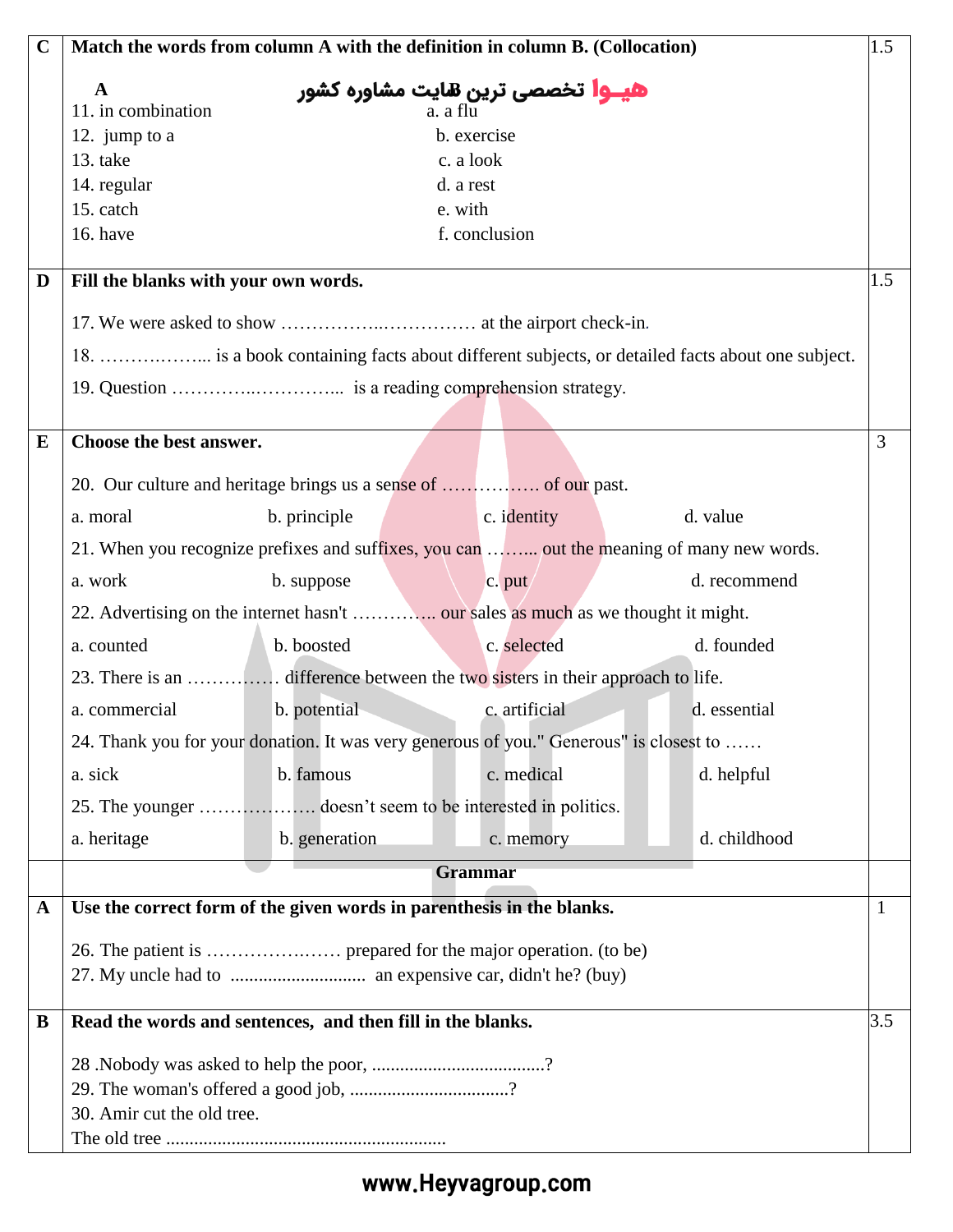|             | won't / the book / the wrier / write / soon.                                                     |     |  |  |  |  |
|-------------|--------------------------------------------------------------------------------------------------|-----|--|--|--|--|
|             | هيـوا تخصصي ترين سايت مشاوره كشور  31. Active:                                                   |     |  |  |  |  |
|             |                                                                                                  |     |  |  |  |  |
| $\mathbf C$ | Combine the two sentences with and, but, or or so.                                               |     |  |  |  |  |
|             | 33. Mehrdad has a lot of books. He never reads them.                                             |     |  |  |  |  |
|             |                                                                                                  |     |  |  |  |  |
|             | 34. This shirt is not comfortable. My father rarely wears it.                                    |     |  |  |  |  |
| D           | Choose the best answer.                                                                          |     |  |  |  |  |
|             | 35. Let's try and do the exercise again, ?                                                       |     |  |  |  |  |
|             | a. will you b. won't you c. shall you<br>d. shall we                                             |     |  |  |  |  |
|             |                                                                                                  |     |  |  |  |  |
|             | a. is repaired b. is being repaired c. is repaired d. has been repaired                          |     |  |  |  |  |
|             |                                                                                                  |     |  |  |  |  |
|             | b. being ignored b. being ignored b. being ignored b. being ignored<br>a. ignoring               |     |  |  |  |  |
|             | 38. The poor was hungry , he didn't have any money ,he decided to buy only a little bread        |     |  |  |  |  |
|             | instead of a full meal.                                                                          |     |  |  |  |  |
|             | c. but-so<br>b. and-and<br>d. so-but<br>a. but- or                                               |     |  |  |  |  |
|             | <b>Writing</b>                                                                                   |     |  |  |  |  |
| $\mathbf A$ | Unscramble the words. Then use them in the following sentences.                                  | 1.5 |  |  |  |  |
|             | 39. Dr. Gharib was a famous <b>yiphcisan</b> . ()                                                |     |  |  |  |  |
|             |                                                                                                  |     |  |  |  |  |
|             | 41. I circled the dictionary tyrne for the word 'purpose'. ()                                    |     |  |  |  |  |
| B           | Answer to the following question. (give five tips)                                               | 2.5 |  |  |  |  |
|             | How can you use a dictionary effectively? (regarding the reading of lesson 2)                    |     |  |  |  |  |
|             | 42                                                                                               |     |  |  |  |  |
|             |                                                                                                  |     |  |  |  |  |
|             | Reading                                                                                          |     |  |  |  |  |
| $\mathbf A$ | Cloze Test: Read the passage and then fill in the blanks with choices                            | 2.5 |  |  |  |  |
|             | Hafez-e Shirazi is 43 as one of the greatest poets of all time. When he was a child he memorized |     |  |  |  |  |
|             | Quran by listening to his father's 44 of it. He is mostly known and 45 for a special             |     |  |  |  |  |
|             | type poetry that is called Ghazal. All his poems 46 in a book which is called Divan. Hafez is    |     |  |  |  |  |
|             | said to be the 47  for many people and poets around the world such as Goutte German poet.        |     |  |  |  |  |

## www.Heyvagroup.com